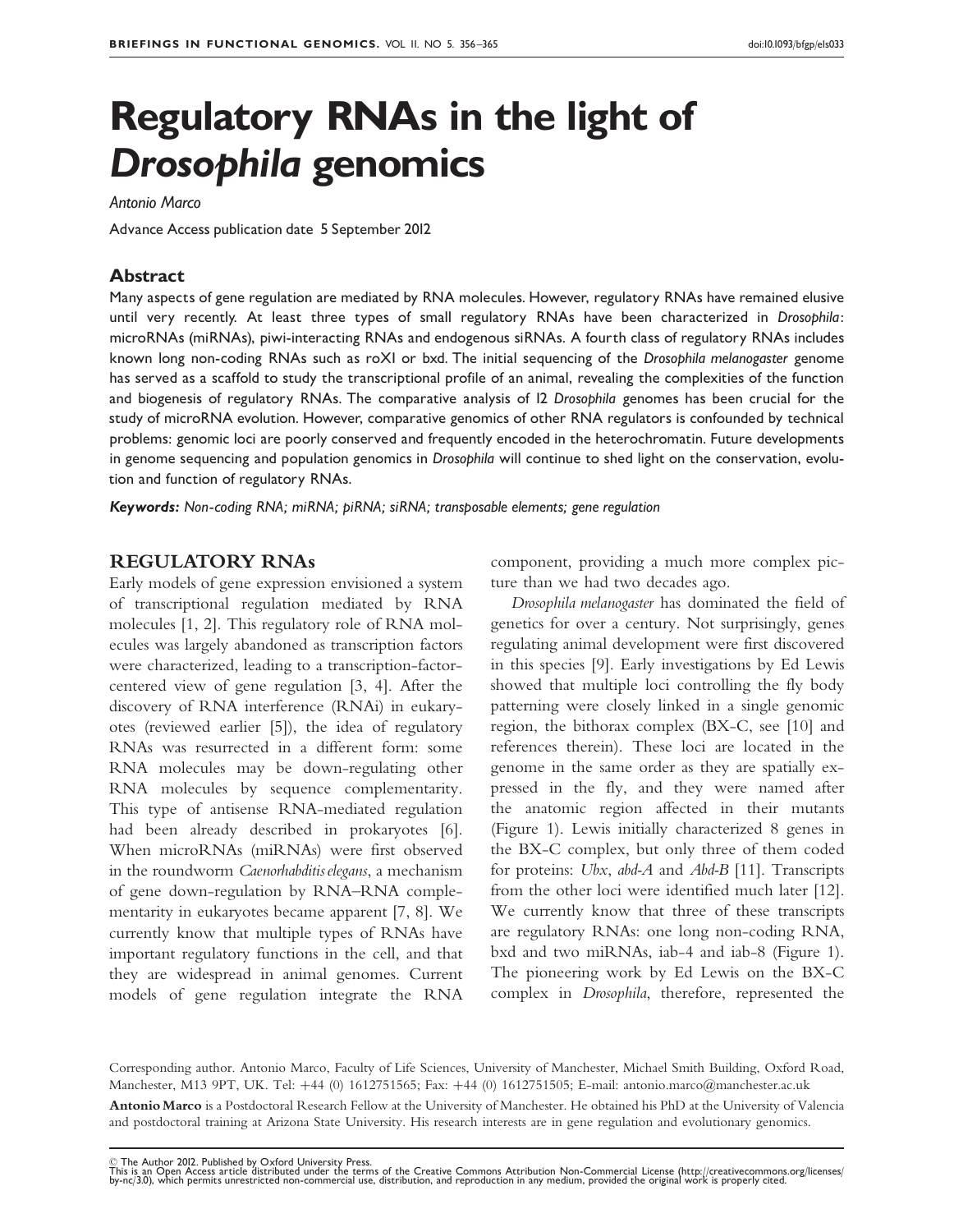<span id="page-1-0"></span>

Figure 1: Drosophila Bithorax Complex and associated loci. Genetic loci associated with the two thoracic and nine abdominal Drosophila segments from early genetic experiments. Boxes depict genes annotated in FlyBase. Black boxes are protein-coding genes, and white boxes are non-protein-coding genes.

|  | Table I: Non-protein-coding RNAs annotated to the |  |  |  |
|--|---------------------------------------------------|--|--|--|
|  | Drosophila melanogaster genome                    |  |  |  |

|                       | Number of loci* |
|-----------------------|-----------------|
| <b>Transfer RNAs</b>  | 318             |
| Small nuclear RNAs    | 43              |
| Small nucleolar RNAs  | 281             |
| Ribosomal RNAs        | 116             |
| <b>MicroRNAs</b>      | 240             |
| Other non-coding RNAs | 577             |

\* Annotated in FlyBase, 2 March 2012.

first functional analysis of regulatory RNAs in animals.

The *D. melanogaster* genome sequence has been particularly useful to study regulatory sequences [\[13\]](#page-7-0). FlyBase [[14\]](#page-7-0) catalogues about 1500 non-protein coding loci (Table 1). miRNAs are the only class of regulatory RNAs indexed in FlyBase. Other known and putative regulatory RNAs are included in the long non-coding RNA category. Genetic loci encoding other short regulatory RNAs such as piwi-interacting RNAs (piRNAs) or endogenous small interfering RNAs (siRNAs) are currently not even catalogued. This review focuses on how Drosophila genomics has contributed to the analysis of regulatory RNAs, and how future developments will provide a better understanding of their function and evolution.

## microRNAs

miRNAs are key regulators of gene expression at the post-transcriptional level. They bind to target transcripts by sequence complementarity inducing either degradation or translational repression [\[15, 16](#page-7-0)]. miRNA biogenesis is well understood [[Figure 2](#page-2-0) (top-left)]. A miRNA locus is transcribed into a primary miRNA, which is processed by the RNase complex Drosha/Pasha producing a precursor hairpin [\[16\]](#page-7-0). Precursor hairpins are further cleaved in the cytoplasm by DCR-1 and LOQS ([Table 2\)](#page-3-0), the products of the genes Dicer-1 and loquacious [[17](#page-7-0)]. The result is a double-stranded RNA molecule (miRNA duplex in [Figure 2\)](#page-2-0) with an approximate length of 21 nt. One of the arms of the miRNA duplex typically becomes the mature sequence. Partial complementary between the mature miRNA and its target mediates the translational repression in association with Argonaute 1 (AGO1). When the complementarity between the miRNA and the target is perfect, the miRNA enters the RNAi pathway, and the targeted transcript is instead, degraded by Argonaute 2 (AGO2) [\[18\]](#page-7-0).

The first miRNA ever characterized was lin-4 in C. elegans [\[7](#page-7-0), [8](#page-7-0)]. Lin-4 remained as a unique type of regulator until, a few years later, a second miRNA was characterized: let-7. Like lin-4, let-7 was first identified in C. elegans [\[19](#page-7-0)]. However, by that time, the genome of Drosophila was already available [[20](#page-7-0)], and let-7 was identified by sequence similarity in this species, as well as in other animals with ongoing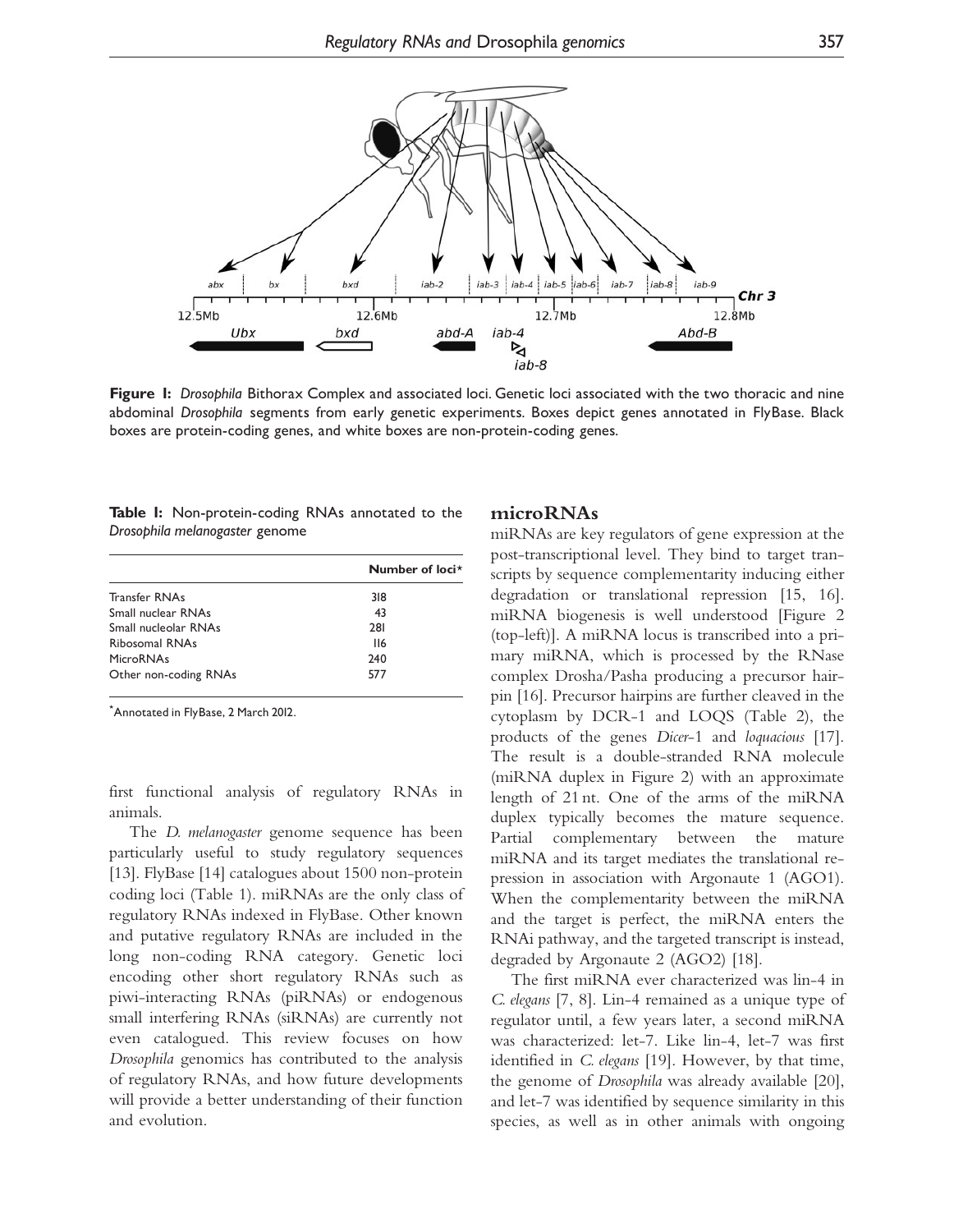<span id="page-2-0"></span>

Figure 2: Biogenesis of Drosophila small regulatory RNAs. miRNA: primary microRNAs (pri-miRNA) are transcribed from the genome and processed by DROSHA/PASHA into precursor hairpins (pre-miRNA). Some miRNAs (mirtrons) are spliced from introns by the spliceosome machinery bypassing the action of DROSHA/PASHA. pre-miRNAs are processed in the cytoplasm by DCR-1/LOQS producing double-stranded miRNAs (ds-miRNA), from which one of the arms in sorted and loaded into AGO1 or AGO2 inducing either translational repression or RNA interference, respectively. endo-siRNA: long endogenous double-stranded RNAs (endo-dsRNA) are encoded in transposon-rich genomic locations, and they are processed by DCR-2/R2D2 into double stranded siRNA. Exogenous dsRNAs follow the same path as endo-siRNAs. Other siRNAs are produced from the processing of genome encoded long hairpins (hpRNA) by DCR-2/LOQS. siRNAs trigger the RNA interference response in association with AGO2. Somatic piRNA: Long piRNA clusters are transcribed into precursors (pre-piRNA), which are cleaved by PIWI generating small piRNAs. PIWI/piRNA complexes mediate the silencing of RNA transposons in the nucleus. Germline piRNA: AGO3/AUB mediate the cleavage of genomic encoded piRNAs and RNA transposons in the cytoplasm in a feed-back loop called the ping-pong mechanism. PIWI is required in this pathway, but its role has not been clarified so far.

genome projects [[21](#page-7-0)]. Since both lin-4 and let-7 control developmental timing, they were classified as small temporal RNAs (stRNAs). In a collective effort, three groups cloned multiple stRNAs from D. melanogaster, C. elegans and humans [[22–24\]](#page-7-0), and introduced the term microRNA.

The initial cloning of miRNAs from 22 Drosophila loci [[22](#page-7-0)] showed early that miRNAs are often clustered in the genome. The comparative analysis of miRNAs in Drosophila was crucial to establish the basis of the computational prediction of small

RNAs [[25\]](#page-7-0). By first screening the genome for potential miRNA loci, the cloning experiments became more specific (i.e. less expensive). Likewise, the prediction of miRNA targets was first modelled in D. melanogaster using this initial set [[26, 27\]](#page-7-0). Both prediction of miRNA loci and targets had relied on conservation in a second available Drosophila genome sequence: *D. pseudoobscura*. Because of the small size of miRNAs and their target sites, the proper study of miRNAs required a more extensive collection of closely related genomes. This opportunity came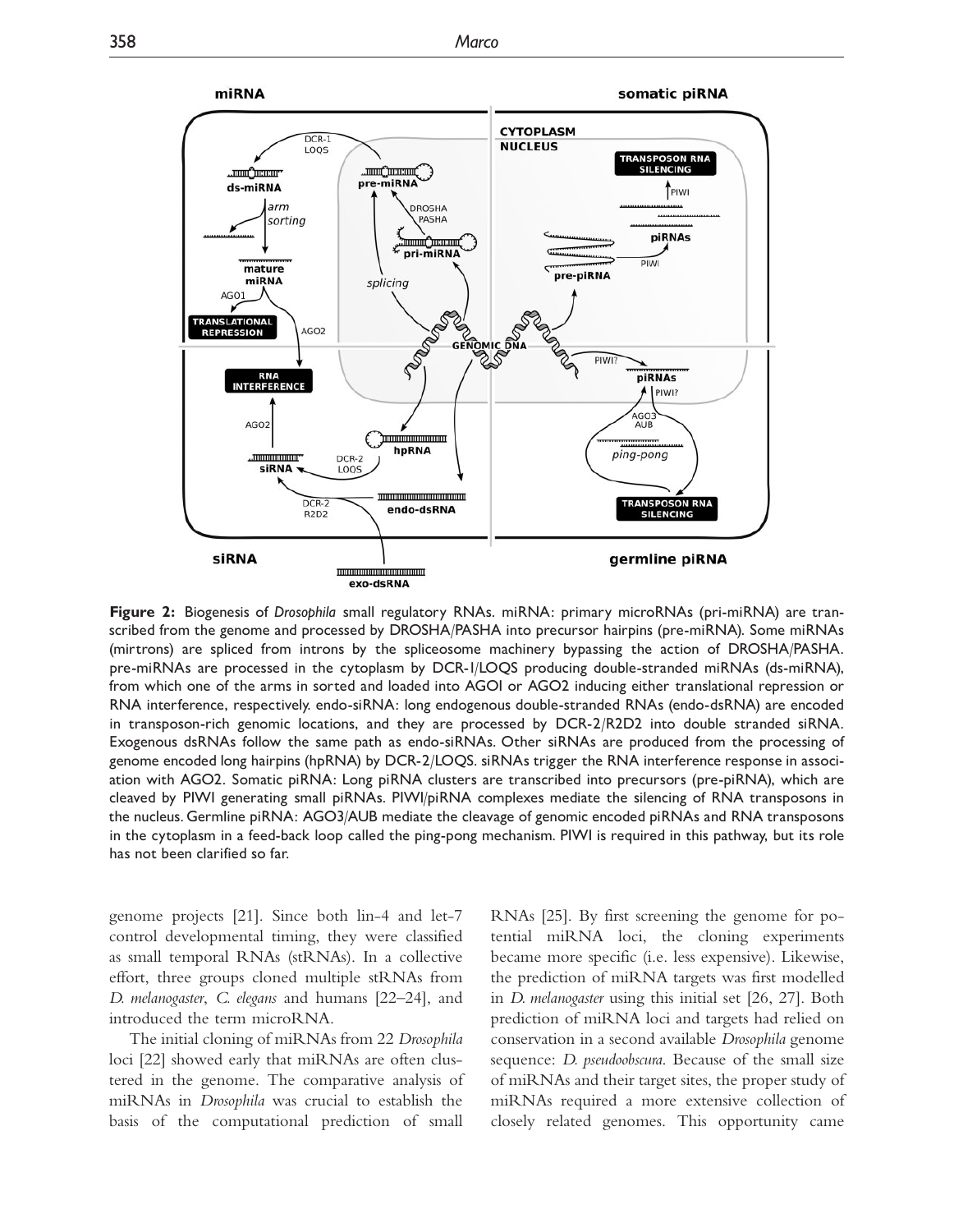| Gene                                                                                                                              | <b>Protein</b>                                                                                                    | <b>Small RNAs associated</b>                                                                                                                         |
|-----------------------------------------------------------------------------------------------------------------------------------|-------------------------------------------------------------------------------------------------------------------|------------------------------------------------------------------------------------------------------------------------------------------------------|
| Dicer-1<br>Dicer-2<br>Loguacious<br>r7d7<br>Drosha<br>Partner of drosha<br>Argonaute-1<br>Argonaute 2<br>Argonaute 3<br>aubergine | DCR-I<br>DCR-2<br>LOOS<br>R2D2<br><b>DROSHA</b><br><b>PASHA</b><br>AGOI<br>AGO <sub>2</sub><br>AGO3<br><b>AUB</b> | microRNAs<br>siRNAs<br>microRNAs, siRNAs<br>siRNAs<br>microRNAs<br>microRNAs<br>microRNAs<br>siRNAs, microRNAs<br>germline piRNAs<br>germline piRNAs |
|                                                                                                                                   |                                                                                                                   |                                                                                                                                                      |
| biwi                                                                                                                              | <b>PIWI</b>                                                                                                       | somatic and germline<br>piRNAs                                                                                                                       |

<span id="page-3-0"></span>Table 2: Drosophila melanogaster loci encoding for enzymes involved in small RNA biogenesis

with the sequencing, assembly and comparative analysis of the 12 Drosophila genomes [\[28](#page-7-0)]. Additionally, the breakthrough of high-throughput sequencing allowed small RNAs characterization without the need for cloning. The combination of computational prediction of miRNAs based on comparative genomics and the fast validation of candidates by deep sequencing resulted in a dramatic expansion in the number of known miRNAs in Drosophila ([Figure 3](#page-4-0), [\[29–31](#page-7-0)]). These analyses revealed additional miRNA features: (i) as suspected, the mature functional sequence of a miRNA is more conserved than the precursor hairpin [\[28](#page-7-0)]; (ii) some miRNAs (mirtrons) bypass the action of Drosha during their biogenesis, being processed as introns by the splicing machinery [\[32, 33\]](#page-7-0); (iii) the comparison of closely related species improves the identification of functional miRNA target sites [[34](#page-7-0)]. More recently, as a part of the modEncode project [[35](#page-7-0)], the profile of small RNAs has been thoroughly investigated in multiple tissues and developmental stages, permitting the discovery of additional miRNAs [[36\]](#page-7-0). miRBase [[37](#page-7-0)], the repository for all miRNAs sequences, currently catalogues 240 loci encoding miRNAs in D. melanogaster.

The systematic characterization of miRNAs in multiple Drosophila genomes has provided an excellent opportunity to study the evolutionary dynamics of these tiny regulators [\[38](#page-7-0), [39](#page-7-0)]. Within the Drosophila lineage, miRNAs appear to have high turnover rates [\[38](#page-7-0), [40](#page-7-0)]. Comparison with other species also shows that only a few miRNAs are conserved among the animals [\[41, 42\]](#page-7-0). However, a number of striking observations have been made from the deep sequencing of miRNAs from multiple species: (i) Highly conserved miRNAs can change their function during evolution by modifying their Dicer/Drosha cleavage sites [\[42](#page-7-0), [43](#page-7-0)]; (ii) functional changes can also occur by changing the arm of the precursor that will produce the mature miRNA [43-45]. Specifically, in *D. melanogaster*,  $\sim$ 20% of the conserved miRNAs produce a different mature sequence than their *Tribolium castaneum* orthologue [\[43](#page-7-0)]; (iii) Clusters of co-transcribed miRNAs change dynamically during evolution [[43](#page-7-0), [46](#page-7-0)]. All these changes are likely to affect the miRNA function. Undoubtedly, the analysis of more arthropods will provide a clearer picture of miRNA functional evolution.

# ENDOGENOUS siRNAs

The injection of double-stranded RNAs to induce targeted gene silencing has been used extensively in the genetic analysis of plants and animals [\[5\]](#page-6-0). This mechanism, called RNAi, is now well understood [\[5,](#page-6-0) [47\]](#page-7-0). Long exogenous double-stranded RNAs are cleaved in the cell into double-stranded RNA molecules of about 21 nt, known as siRNAs. This cleavage is mediated by the DCL-2 Dicer family member in Drosophila [[Figure 2](#page-2-0) (bottom-left)]. siRNAs bind to full complementary sequences within the target inducing their degradation. In Drosophila, this degradation is mediated by AGO2. The first endogenous (endo-) siRNAs (i.e. encoded in the genomic sequence) in animals were found in C. elegans [\[48\]](#page-8-0), followed 2 years later by their discovery in Drosophila [[49–51\]](#page-8-0). Strikingly, experiments in Drosophila revealed the existence of two independent genomic sources of endo-siRNAs [\[Figure 2](#page-2-0) (bottom-left)]. Some siRNAs are generated from long double-stranded RNA molecules (endodsRNAs) and are processed by the same enzymes known to cleave exogenous siRNAs: DCR-2 and R2D2 [[49](#page-8-0), [50\]](#page-8-0). Endo-dsRNAs are mainly composed of transposon-derived sequences. Other siRNAs are derived from long RNA hairpins (hpRNAs), and instead of R2D2, the processing is mediated by LOQS, the partner of DCR-1 in the miRNA pathway [[49, 51\]](#page-8-0). miRNA and siRNA pathways are thus intertwined, sharing at least two proteins: AGO2 and LOQS [Table 2; [Figure 2](#page-2-0) (left)].

Unlike miRNAs, endo-siRNAs are mostly derived from repetitive regions. Their detection therefore, requires the mapping of short sequenced reads to highly repetitive genomic regions. Perhaps,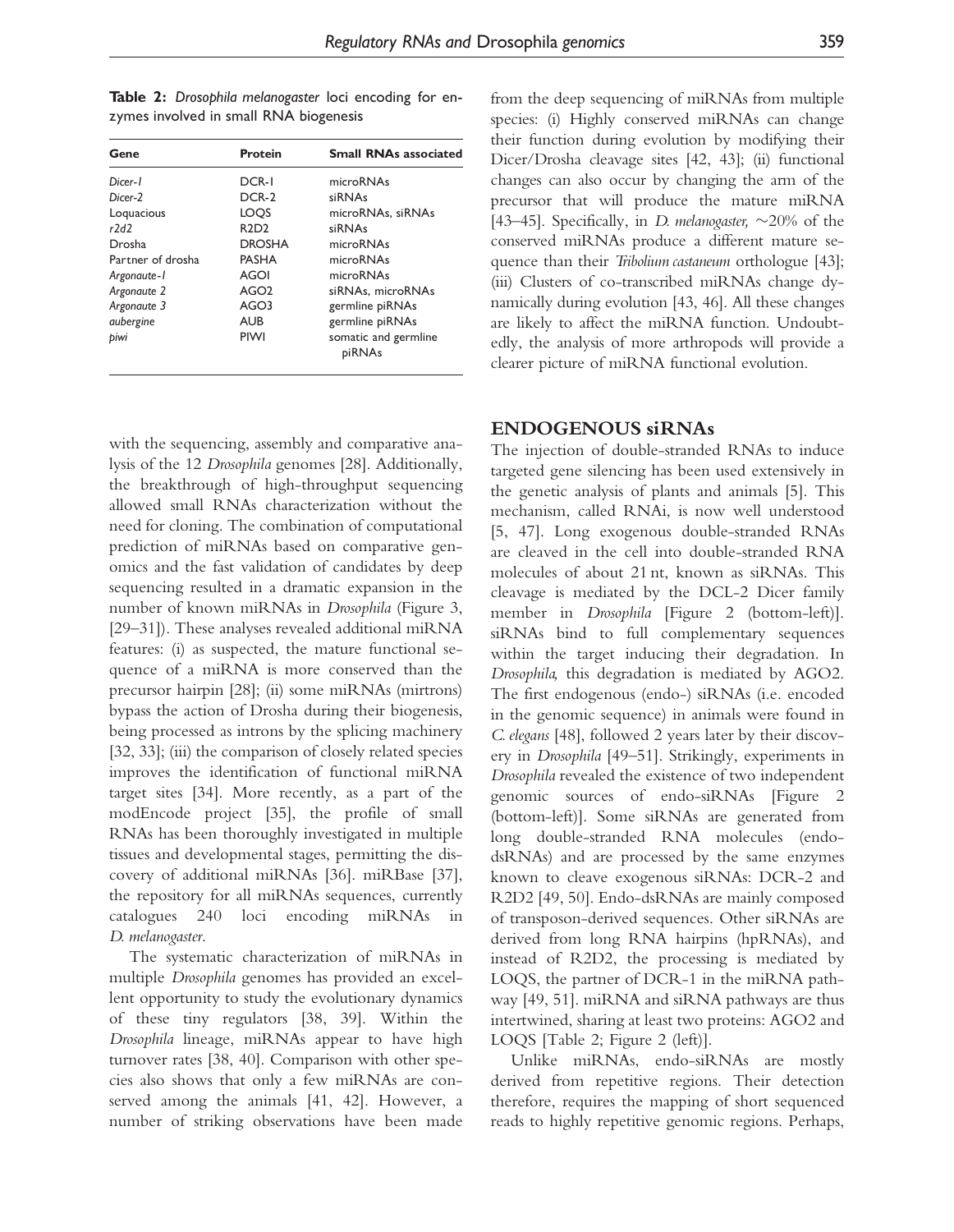<span id="page-4-0"></span>

**Figure 3:** The number of D. melanogaster miRNAs annotated in miRBase.

for that reason, the characterization of Drosophila endogenous siRNAs (and piRNAs, see below) occurred after the annotation of the heterochromatic regions of the genome, which are largely composed of nested transposable elements [\[52\]](#page-8-0). Heterochromatin sequences of other Drosophila species have been identified, but an assembled heterochromatic genome only exixts, so far, for D. melanogaster [\[52, 53](#page-8-0)]. This imposes a limit on the study of small RNAs other than miRNAs. Consequently, the identification of orthologous siRNA loci among drosophilids has not been very successful. A couple of exceptions can be found for siRNA loci overlapping conserved protein coding genes, such as cis-NAT (antisense to  $tkv$ ) [[54\]](#page-8-0) and hp-CG4068 (antisense to CG4068) [\[51](#page-8-0)]. The conservation is, however, limited to closely related species. The study of neighbouring genes to detect orthologous siRNA loci and a better characterization of heterochromatin across the 12 Drosophila genomes will tell us more about the origin of these small regulators.

#### piRNAs

Both mature miRNAs and siRNAs have a size of -21 nt. During a systematic cloning of small RNAs in Drosophila, a class of RNAs slightly longer than a miRNA was noticed [\[55](#page-8-0)]. These sequences were described as repeat-associated small interfering RNAs (rasiRNAs). rasiRNAs were soon identified as a particular type of piwi-interacting RNAs (piRNAs) [[56](#page-8-0)]. piRNAs are transcribed from genomic piRNA-clusters, mostly composed of inactive transposable elements (TEs, reviewed in [\[57](#page-8-0)]). Before the discovery of piRNAs, co-suppression of TEs had been already described [[58](#page-8-0), [59\]](#page-8-0), and a role of ancestral transposon insertions in silencing novel TEs from the same family was also proposed [\[59](#page-8-0), [60](#page-8-0)]. Moreover, it has been suggested that clusters of TEs may form a co-suppression network that down-regulates the expression of other TEs [[61](#page-8-0)]. Indeed, piRNAs are known now to be an important defensive mechanism against transposons [\[62–65](#page-8-0)]. This suggests that, most likely, a complex TE co-suppression network based on piRNAs does exist.

The discovery of the piRNA pathway has revealed the nature of two previously known phenomena in Drosophila. First, the maternal effect locus flamenco induces the silencing of gypsy transposons [\[66](#page-8-0)]. The flamenco locus is actually a piRNA-cluster [\[63](#page-8-0)]. Second, hybrid dysgenesis in Drosophila is produced by the massive mobilization of P-elements in the germ line [[67\]](#page-8-0). The piRNA-mediated response is behind this classic phenomena [[68\]](#page-8-0). There may be, however, two independent piRNA pathways [\[64](#page-8-0), [69](#page-8-0), [70\]](#page-8-0) [[Figure 2](#page-2-0) (right)]. A somatic pathway happens in the nucleus of the follicle cells of the ovary. In somatic cells, large piRNA-clusters are transcribed and then processed by PIWI into small piRNAs [\[Figure 2](#page-2-0) (top-right)]. PIWI/piRNA complexes directly target transposable elements. The flamenco locus is of this kind. An independent germ-line pathway occurs mainly in the cytoplasm of the nurse cells [[Figure 2](#page-2-0) (bottom-right)]. In this case, genomic piRNA transcripts and targeted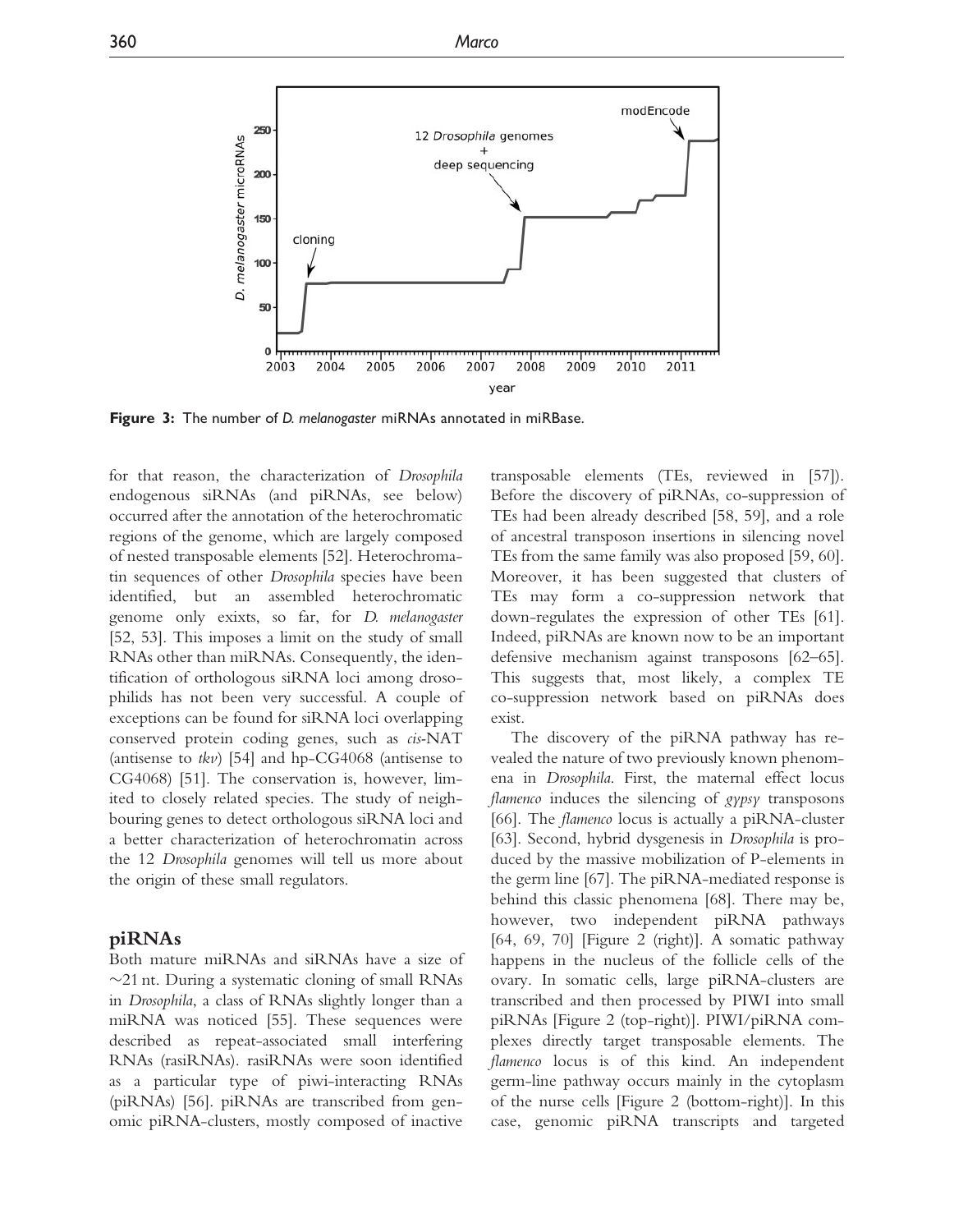(transposon-derived) sequences induce the degradation of each other through the proteins AUB and AGO3. A feed-back loop, called 'ping-pong', is established, generating a characteristic pattern of sense/ antisense piRNAs overlapping each other by 10 nucleotides. Functional analyses showed that PIWI is also involved in this second pathway, but its role is not yet clear [[64\]](#page-8-0).

The piRNA pathway is conserved in animals (reviewed previously [[47](#page-7-0)]). Consequently, other Drosophila species should code for piRNAs. However, the comparative analysis of conserved piRNAs between drosophilids is, as in the case of endo-siRNAs, problematic. The flamenco locus is conserved between D. melanogaster, D. yakuba and D. erecta and it encodes anti-sense piRNAs that target transposons of the gypsy family across the Drosophila lineage, although the specific transposons that are targeted vary from species to species [\[69\]](#page-8-0). Clusters of TEs, from which piRNAs derive, tend to be located in the heterochromatin [\[57\]](#page-8-0). As in the case of endogenous siRNAs, the analysis of the heterochromatic part of the genome is crucial to further investigate the origin and evolutionary dynamics of piRNAs.

Although the primary function of piRNAs is the defence against TEs, a role in chromatin regulation has also been proposed [[56, 71](#page-8-0)]. Interestingly, piRNAs are likely to regulate Drosophila telomeric chromatin, which is mostly composed of retrotransposons (reviewed in [\[72](#page-8-0)]). In agreement with these observations, specific piRNA targets in the Drosophila telomeric retrotransposon HeT-A have been identified [\[73](#page-8-0)]. These targets are conserved in other Drosophila species [\[73](#page-8-0)]. Other instances of piRNAmediated chromatin regulation involving TEs are still unknown.

#### LONG NON-CODING RNAs

Long non-coding RNAs (lncRNAs) are often defined as transcripts longer than 200 nt with little or no protein-coding capacity [\[74](#page-8-0)]. In practice, an RNA molecule is considered to be a lncRNA if it cannot be ascribed to any other class of non-protein coding RNAs ([Table 1](#page-1-0)). As discussed in the previous sections, small regulatory RNAs show signatures of enzymatic processing in their mature products (mainly conserved size and RNase cleavage sites), facilitating their identification in the genome. However, lncRNAs have no recognizable signatures and their characterization has been based, almost

Table 3: Drosophila melanogaster loci producing long non-coding RNAs

| Gene<br>(Symbol) | <b>RNA</b><br>length <sup>a</sup> | <b>Function</b>                         | <b>Reference</b> |
|------------------|-----------------------------------|-----------------------------------------|------------------|
| bxd              | 1755                              | Ubx regulation                          | [12]             |
| Hsr <sub>0</sub> | 14084                             | Heat-shock stress response              | [77]             |
| pgc              | 1167                              | Germ cell transcriptional<br>inhibition | [75]             |
| roXI             | 3748                              | Dosage compensation                     | [76]             |
| roX2             | 1368                              | Dosage compensation                     | [76]             |
| sphinx           | 1280                              | Courtship behaviour                     | [78]             |
| yar              | 1488                              | Sleep behaviour                         | [79]             |

Note: <sup>a</sup> Length of the longest RNA transcript.

exclusively, on transcriptional analyses. The first characterized lncRNA in Drosophila was bxd [\(Figure 1\)](#page-1-0), a non-protein-coding transcript that regulates the expression of Ubx. Paradoxically, when bxd transcripts were first characterized, it was proposed that they encode small regulatory proteins rather than acting as long regulatory RNAs [[12](#page-7-0)]. Soon after, other lncRNAs were identified in Drosophila (Table 3). The successful differentiation of female germline cells in the ovary requires the RNA product of the gene pgc [\[75\]](#page-8-0). Dosage compensation in males is also mediated by two RNA molecules: roX1 and roX2 [\[76\]](#page-8-0). Even the heat–shock stress response is regulated by non-protein-coding RNAs form the  $Hsr\omega$  gene [\[77\]](#page-8-0).

After the sequencing of the Drosophila genome, the first systematic screenings of Drosophila lncRNAs detected 52 putative loci [[80, 81](#page-8-0)]. Whole-genome tiling arrays have facilitated the detection of potential lncRNAs [[82\]](#page-8-0), although their validation requires further experimental confirmation. More recently, it has been estimated that around 5000 loci may encode non-protein-coding transcripts in Drosophila [[83](#page-8-0)]. However, the number of functional regulatory lncRNAs is still to be determined.

In some cases, the detection of orthologous lncRNAs among drosophilids requires analysis of their secondary structures, in addition to their primary sequences. For instance,  $nX1$  and  $nX2$  sequences diverged so fast that their detection in the 12 Drosophila genomes was based on the conservation of structural features of their RNA products [[28](#page-7-0)]. According to FlyBase [[14](#page-7-0)], bxd, Hsr $\omega$  and pgc are also conserved across drosophilids. However, both sequence and structural conservation is often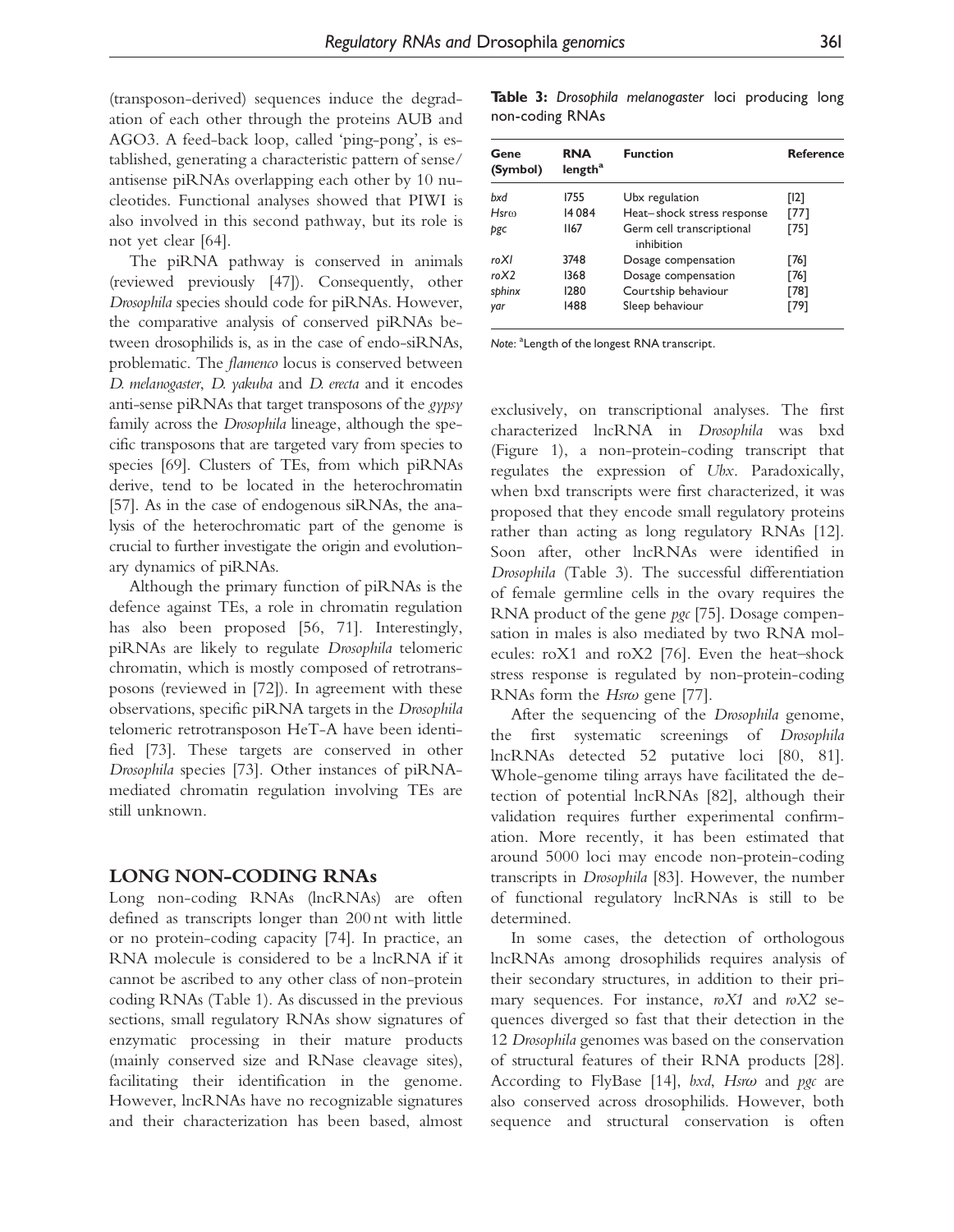<span id="page-6-0"></span>restricted to a small part of the RNA molecule [[74](#page-8-0)], making the detection of homologous lncRNAs difficult even between closely related species. Consequently, a comprehensive evolutionary analysis of Drosophila lncRNAs is still missing. It is expected that the sequencing of complete genomes from different populations of Drosophila will help us to understand the evolutionary origin of these enigmatic sequences.

#### FUTURE PROSPECTS

Comparative genomics has been particularly useful for the detection of non-protein-coding RNAs [\[84\]](#page-8-0). However, prediction of small regulatory RNAs is based on the structure of their precursors due to the size and unstructured nature of the mature sequences. Recently, identification of novel mature small RNAs has proceeded almost exclusively by transcriptional profiling of small RNAs. The combination of deep sequencing and comparative genomics in Drosophila has permitted the identification and evolutionary analyses of miRNAs, but the study of piRNAs and endo-siRNAs has additional issues. First, both piRNAs and endo-siRNAs are likely to vary with the transposable element content of the host genome, and the comparison between even close species is difficult. Also, siRNAs and piRNAs are often located in heterochromatic regions [[57](#page-8-0)], which has been extensively studied in *D. melanogaster*, but not as much in other fly species. The sequencing and assembling of heterochromatic DNA from the other 11 Drosophila genomes will create an opportunity to study the conservation of these RNAs within the Drosophila genus.

The identification of lncRNAs is also a challenge, particularly as we do not know of any universal features of all lncRNAs. The comparative analyses of lncRNAs could be improved by using indirect strategies to identify homologues. For instance, the study of syntenic blocks has been very helpful to annotate orthologous transfer-RNAs in Drosophila [\[85\]](#page-9-0). Similar approaches may be successfully applied to lncRNAs (and other non-protein-coding sequences).

Population genetics is particularly useful to study the evolutionary dynamics of fast evolving genes (e.g. [\[86](#page-9-0)]). The study of regulatory RNAs in populations has been mostly restricted to miRNAs [\[87, 88](#page-9-0)], although piRNAs have recently captured the attention of population geneticists [\[65](#page-8-0)]. With the development of deep sequencing, the characterization of entire genomes from hundreds of different populations is becoming a reality (<http://dpgp.org/>). Population genomics of non-coding RNAs shows particular promise for the near future.

Do any large classes of regulatory RNA remain unidentified? Are there genomic signatures that would allow us to detect non-coding RNAs without having transcriptional information? Do small RNAs have other, yet unknown, biological functions? These are some of the most important questions in the RNA biology field. The D. melanogaster genome and its close relatives will have a lot to say.

#### Key Points

- The sequencing and analysis of Drosophila genomes have had a big impact on the study of regulatory RNAs.
- The comparison of 12 Drosophila genomes revealed important aspects of the evolutionary dynamics of miRNA sequences.
- Comparative genomics analysis of regulatory RNAs other than miRNAs has been, so far, less successful.
- Population genomics and heterochromatin sequencing in other Drosophila species are promising areas to investigate the nature of regulatory RNAs.

#### Acknowledgements

I thank Sam Griffiths-Jones and Maria Ninova for critical reading of the manuscript and two anonymous reviewers for constructive comments. I also thank Matthew Ronshaugen for extensive discussion on the history of non-protein coding RNAs and Casey Bergman for helpful insights on Drosophila transposable elements.

#### **FUNDING**

This work was supported by the Wellcome Trust (097820/Z/ 11/Z) and a grant from the Biotechnology and Biological Sciences Research Council (BB/G011346/1).

#### References

- 1. Jacob F, Monod J. Genetic regulatory mechanisms in the synthesis of proteins. *J Mol Biol* 1961;3:318-56.
- 2. Britten RJ, Davidson EH. Gene regulation for higher cells: a theory. Science 1969;165:349–57.
- 3. Davidson EH. Genomic Regulatory Systems: Development and Evolution. San Diego: Academic Press, 2001.
- 4. Carroll S, Grenier J, Weatherbee S. From DNA to Diversity: Molecular Genetics and the Evolution of Animal Design. Malden: Blackwell Publishing Ltd, 2005.
- 5. Tomari Y, Zamore PD. Perspective: machines for RNAi. Genes Dev 2005;19:517–29.
- 6. Eguchi Y, Itoh T, Tomizawa J. Antisense RNA. Annu Rev Biochem 1991;60:631–52.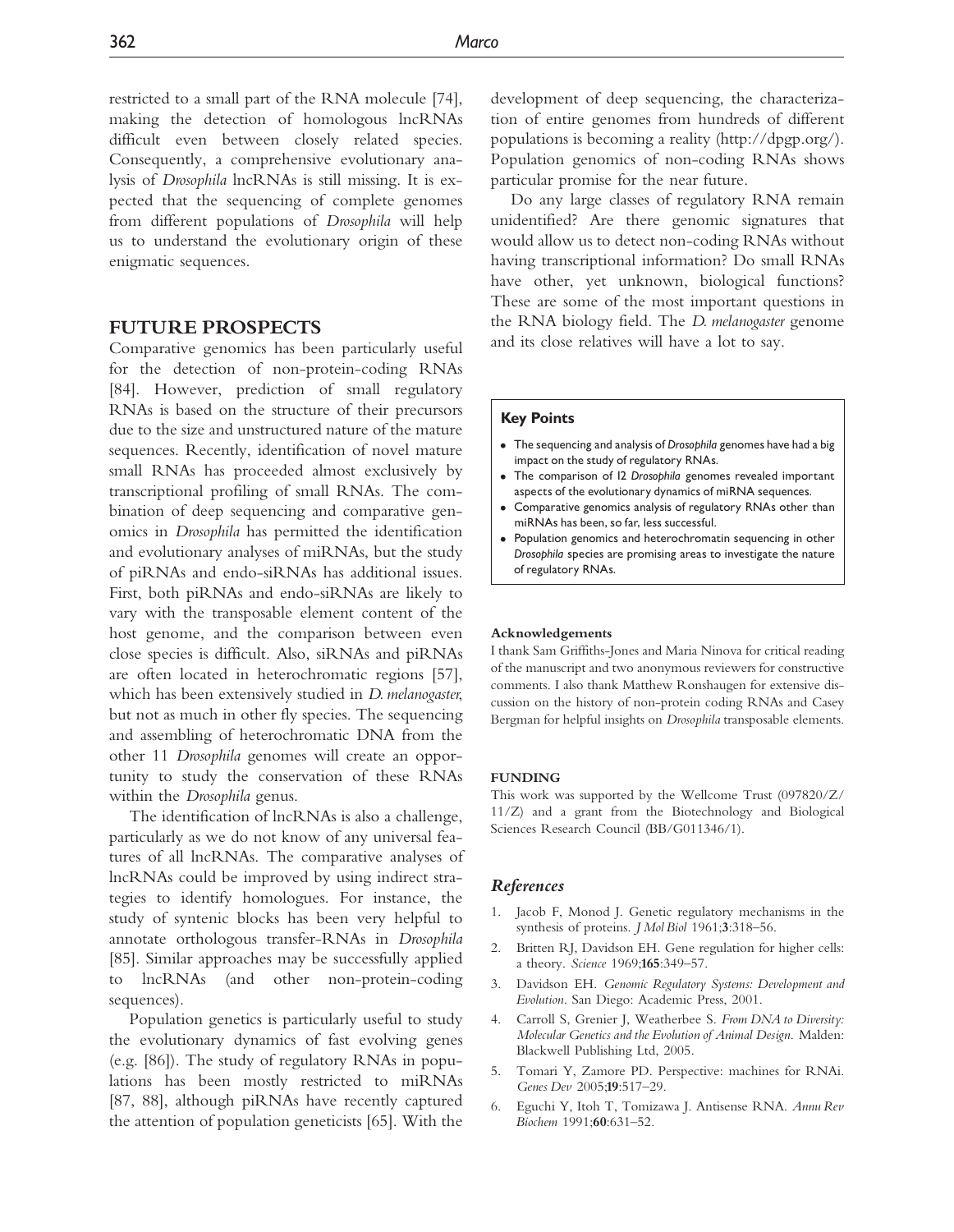- <span id="page-7-0"></span>7. Lee RC, Feinbaum RL, Ambros V. The C. elegans heterochronic gene lin-4 encodes small RNAs with antisense complementarity to lin-14. Cell 1993;75:843–54.
- 8. Wightman B, Ha I, Ruvkun G. Posttranscriptional regulation of the heterochronic gene lin-14 by lin-4 mediates temporal pattern formation in C. elegans. Cell 1993;75: 855–62.
- 9. Lawrence PA. The Making of a Fly: The Genetics of Animal Design. Oxford: Blackwell Science, 1992.
- 10. Lewis EB. A gene complex controlling segmentation in Drosophila. Nature 1978;276:565–70.
- 11. Martin CH, Mayeda CA, Davis CA, et al. Complete sequence of the bithorax complex of Drosophila. Proc Natl Acad Sci USA 1995;92:8398–402.
- 12. Lipshitz HD, Peattie DA, Hogness DS. Novel transcripts from the Ultrabithorax domain of the bithorax complex. Genes Dev 1987;1:307–22.
- 13. Ashburner M, Bergman CM. Drosophila melanogaster: a case study of a model genomic sequence and its consequences. Genome Res 2005;15:1661–7.
- 14. McQuilton P, St Pierre SE, Thurmond J, et al. FlyBase 101 – the basics of navigating FlyBase. Nucleic Acids Res 2012;40: D706–14.
- 15. Bartel DP. MicroRNAs: genomics, biogenesis, mechanism, and function. Cell 2004;116:281–97.
- 16. Krol J, Loedige I, Filipowicz W. The widespread regulation of microRNA biogenesis, function and decay. Nat Rev Genet 2010;11:597–610.
- 17. Saito K, Ishizuka A, Siomi H, et al. Processing of premicroRNAs by the Dicer-1–Loquacious complex in Drosophila cells. PLoS Biol 2005;3:e235.
- 18. Förstemann K, Horwich MD, Wee L, et al. Drosophila microRNAs are sorted into functionally distinct Argonaute complexes after production by Dicer-1. Cell 2007;130:287–97.
- 19. Reinhart BJ, Slack FJ, Basson M, et al. The 21-nucleotide let-7 RNA regulates developmental timing in Caenorhabditis elegans. Nature 2000;403:901–6.
- 20. Adams MD, Celniker SE, Holt RA, et al. The genome sequence of Drosophila melanogaster. Science 2000;287: 2185–95.
- 21. Pasquinelli AE, Reinhart BJ, Slack F, et al. Conservation of the sequence and temporal expression of let-7 heterochronic regulatory RNA. Nature 2000;408:86–9.
- 22. Lagos-Quintana M, Rauhut R, Lendeckel W, et al. Identification of novel genes coding for small expressed RNAs. Science 2001;294:853–8.
- 23. Lau NC, Lim LP, Weinstein EG, et al. An Abundant class of tiny RNAs with probable regulatory roles in Caenorhabditis elegans. Science 2001;294:858–62.
- 24. Lee RC, Ambros V. An extensive class of small RNAs in Caenorhabditis elegans. Science 2001;294:862–64.
- 25. Lai EC, Tomancak P, Williams RW, et al. Computational identification of Drosophila microRNA genes. Genome Biol 2003;4:R42.
- 26. Enright A, John B, Gaul U, et al. MicroRNA targets in Drosophila. Genome Biol 2003;5:R1.
- 27. Stark A, Brennecke J, Russell RB, et al. Identification of Drosophila microRNA targets. PLoS Biol 2003;1:E60.
- 28. Clark AG, Eisen MB, Smith DR, et al. Evolution of genes and genomes on the Drosophila phylogeny. Nature 2007; 450:203–18.
- 29. Ruby JG, Stark A, Johnston WK, et al. Evolution, biogenesis, expression, and target predictions of a substantially expanded set of Drosophila microRNAs. Genome Res 2007;17:1850–64.
- 30. Stark A, Kheradpour P, Parts L, et al. Systematic discovery and characterization of fly microRNAs using 12 Drosophila genomes. Genome Res 2007;17:1865–79.
- 31. Stark A, Lin MF, Kheradpour P, et al. Discovery of functional elements in 12 Drosophila genomes using evolutionary signatures. Nature 2007;450:219–32.
- 32. Ruby JG, Jan CH, Bartel DP. Intronic microRNA precursors that bypass Drosha processing. Nature 2007; 448:83–6.
- 33. Okamura K, Hagen JW, Duan H, et al. The mirtron pathway generates microRNA-class regulatory RNAs in Drosophila. Cell 2007;130:89–100.
- 34. Kheradpour P, Stark A, Roy S, et al. Reliable prediction of regulator targets using 12 Drosophila genomes. Genome Res 2007;17:1919–31.
- 35. Roy S, Ernst J, Kharchenko PV, etal. Identification of functional elements and regulatory circuits by Drosophila modENCODE. Science 2010;330:1787–97.
- 36. Berezikov E, Robine N, Samsonova A, et al. Deep annotation of Drosophila melanogaster microRNAs yields insights into their processing, modification, and emergence. Genome Res 2011;21:203–15.
- 37. Kozomara A, Griffiths-Jones S. miRBase: integrating microRNA annotation and deep-sequencing data. Nucleic Acids Res 2011;39:D152–7.
- 38. Lu J, Shen Y, Wu Q, et al. The birth and death of microRNA genes in Drosophila. Nat Genet 2008;40:351–5.
- 39. Berezikov E, Liu N, Flynt AS, et al. Evolutionary flux of canonical microRNAs and mirtrons in Drosophila. Nat Genet 2010;42:6–9.
- 40. Nozawa M, Miura S, Nei M. Origins and evolution of microRNA genes in Drosophila species. Genome Biol Evol 2010;2:180–9.
- 41. Sempere LF, Cole CN, McPeek MA, et al. The phylogenetic distribution of metazoan microRNAs: insights into evolutionary complexity and constraint. J Exp Zool B Mol Dev Evol 2006;306:575–88.
- 42. Wheeler B, Heimberg A, Moy V, et al. The deep evolution of metazoan microRNAs. Evol Dev 2009;11:50–68.
- 43. Marco A, Hui JHL, Ronshaugen M, et al. Functional shifts in insect microRNA evolution. Genome Biol Evol 2010;2: 686–96.
- 44. de Wit E, Linsen SEV, Cuppen E, et al. Repertoire and evolution of miRNA genes in four divergent nematode species. Genome Res 2009;19:2064–74.
- 45. Griffiths-Jones S, Hui JHL, Marco A, etal. MicroRNA evolution by arm switching. EMBO Rep 2011;12:172–7.
- 46. Marco A, Hooks K, Griffiths-Jones S. Evolution and function of the extended miR-2 microRNA family. RNA Biol 2012;9:242–8.
- 47. Ghildiyal M, Zamore PD. Small silencing RNAs: an expanding universe. Nat Rev Genet 2009;10:94–108.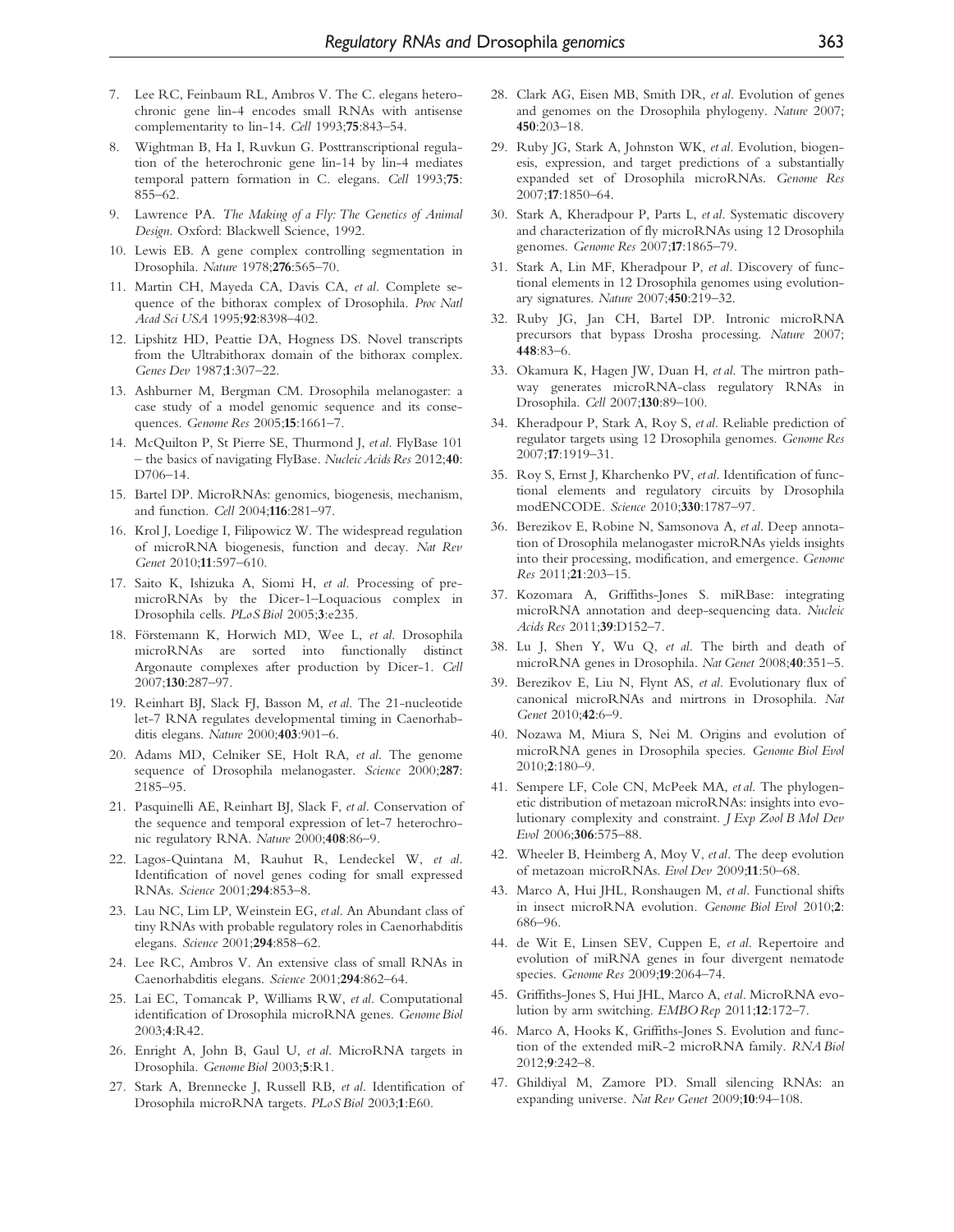- <span id="page-8-0"></span>48. Ruby JG, Jan C, Player C, et al. Large-scale sequencing reveals 21U-RNAs and additional microRNAs and endogenous siRNAs in C. elegans. Cell 2006;127:1193–207.
- 49. Czech B, Malone CD, Zhou R, et al. An endogenous small interfering RNA pathway in Drosophila. Nature 2008;453: 798–802.
- 50. Chung W-J, Okamura K, Martin R, et al. Endogenous RNA interference provides a somatic defense against Drosophila transposons. Curr Biol 2008;18:795–802.
- 51. Okamura K, Chung W-J, Ruby JG, et al. The Drosophila hairpin RNA pathway generates endogenous short interfering RNAs. Nature 2008;453:803–6.
- 52. Smith CD, Shu S, Mungall CJ, et al. The release 5.1 annotation of Drosophila melanogaster Heterochromatin. Science 2007;316:1586–91.
- 53. Hoskins RA, Carlson JW, Kennedy C, et al. Sequence finishing and mapping of Drosophila melanogaster heterochromatin. Science 2007;316:1625–8.
- 54. Okamura K, Balla S, Martin R, et al. Two distinct mechanisms generate endogenous siRNAs from bidirectional transcription in Drosophila melanogaster. Nat Struct Mol Biol 2008;15:581–90.
- 55. Aravin AA, Lagos-Quintana M, Yalcin A, et al. The small RNA profile during Drosophila melanogaster development. Dev Cell 2003;5:337–50.
- 56. Yin H, Lin H. An epigenetic activation role of Piwi and a Piwi-associated piRNA in Drosophila melanogaster. Nature 2007;450:304–8.
- 57. Senti K-A, Brennecke J. The piRNA pathway: a fly's perspective on the guardian of the genome. Trends Genet 2010; 26:499–509.
- 58. Jensen S, Gassama M-P, Heidmann T. Taming of transposable elements by homology-dependent gene silencing. Nat Genet 1999;21:209–12.
- 59. Jensen S, Gassama M-P, Dramard X, et al. Regulation of I-transposon activity in Drosophila: evidence for cosuppression of nonhomologous transgenes and possible role of ancestral I-related pericentromeric elements. Genetics 2002; 162:1197–209.
- 60. Desset S, Meignin C, Dastugue B, et al. COM, a heterochromatic locus governing the control of independent endogenous retroviruses from Drosophila melanogaster. Genetics 2003;164:501–9.
- 61. Bergman CM, Quesneville H, Anxolabéhère D, et al. Recurrent insertion and duplication generate networks of transposable element sequences in the Drosophila melanogaster genome. Genome Biol 2006;7:R112.
- 62. Gunawardane LS, Saito K, Nishida KM, et al. A slicer-mediated mechanism for repeat-associated siRNA 5' end formation in Drosophila. Science 2007;315: 1587–90.
- 63. Brennecke J, Aravin AA, Stark A, et al. Discrete small RNA-generating loci as master regulators of transposon activity in Drosophila. Cell 2007;128:1089–1103.
- 64. Li C, Vagin VV, Lee S, et al. Collapse of germline piRNAs in the absence of argonaute3 reveals somatic piRNAs in flies. Cell 2009;137:509–21.
- 65. Lu J, Clark AG. Population dynamics of PIWI-interacting RNAs (piRNAs) and their targets in Drosophila. Genome Res 2010;20:212–27.
- 66. Prud'homme N, Gans M, Masson M, et al. Flamenco, a gene controlling the gypsy retrovirus of Drosophila melanogaster. Genetics 1995;139:697–711.
- 67. Engels WR. P elements in Drosophila melanogaster. In: Berg DE, Howe MM (eds). Mobile DNA. Washington: American Society for Microbiology, 1989.
- 68. Brennecke J, Malone CD, Aravin AA, et al. An epigenetic role for maternally inherited piRNAs in transposon silencing. Science 2008;322:1387–92.
- 69. Malone CD, Brennecke J, Dus M, et al. Specialized piRNA pathways act in germline and somatic tissues of the Drosophila ovary. Cell 2009;137:522–35.
- 70. Lau N, Robine N, Martin R, et al. Abundant primary piRNAs, endo-siRNAs, and microRNAs in a Drosophila ovary cell line. Genome Res 2009;19:1776–85.
- 71. Klattenhoff C, Theurkauf W. Biogenesis and germline functions of piRNAs. Development 2008;135:3–9.
- 72. Shpiz S, Kalmykova A. Role of piRNAs in the Drosophila telomere homeostasis. Mob Genet Elements 2011;1:274–8.
- 73. Petit N, Piñero D, López-Panadès E, et al. HeT-A\_pi1, a piRNA target sequence in the Drosophila telomeric retrotransposon HeT-A, is extremely conserved across copies and species. PLoS One 2012;7:e37405.
- 74. Mercer TR, Dinger ME, Mattick JS. Long non-coding RNAs: insights into functions. Nat Rev Genet 2009;10: 155–9.
- 75. Nakamura A, Amikura R, Mukai M, et al. Requirement for a noncoding RNA in Drosophila polar granules for germ cell establishment. Science 1996;274:2075–9.
- 76. Franke A, Baker BS. The rox1 and rox2 RNAs are essential components of the compensasome, which mediates dosage compensation in Drosophila. Mol Cell 1999;4: 117–22.
- 77. Lakhotia SC, Sharma A. The 93D (hsr-omega) locus of Drosophila: non-coding gene with house-keeping functions. Genetica 1996;97:339–48.
- 78. Wang W, Brunet FG, Nevo E, et al. Origin of sphinx, a young chimeric RNA gene in Drosophila melanogaster. Proc Natl Acad Sci USA 2002;99:4448–53.
- 79. Soshnev AA, Ishimoto H, McAllister BF, et al. A conserved long noncoding RNA affects sleep behavior in Drosophila. Genetics 2011;189:455–468.
- 80. Inagaki S, Numata K, Kondo T, et al. Identification and expression analysis of putative mRNA-like non-coding RNA in Drosophila. Genes Cells 2005;10:1163–73.
- 81. Tupy JL, Bailey AM, Dailey G, et al. Identification of putative noncoding polyadenylated transcripts in Drosophila melanogaster. Proc Natl Acad Sci USA 2005;102: 5495–500.
- 82. Manak JR, Dike S, Sementchenko V, et al. Biological function of unannotated transcription during the early development of Drosophila melanogaster. Nat Genet 2006;38: 1151–8.
- 83. Li Z, Liu M, Zhang L, et al. Detection of intergenic non-coding RNAs expressed in the main developmental stages in Drosophila melanogaster. Nucleic Acids Res 2009; 37:4308–14.
- 84. Eddy SR. Computational genomics of noncoding RNA genes. Cell 2002;109:137–40.